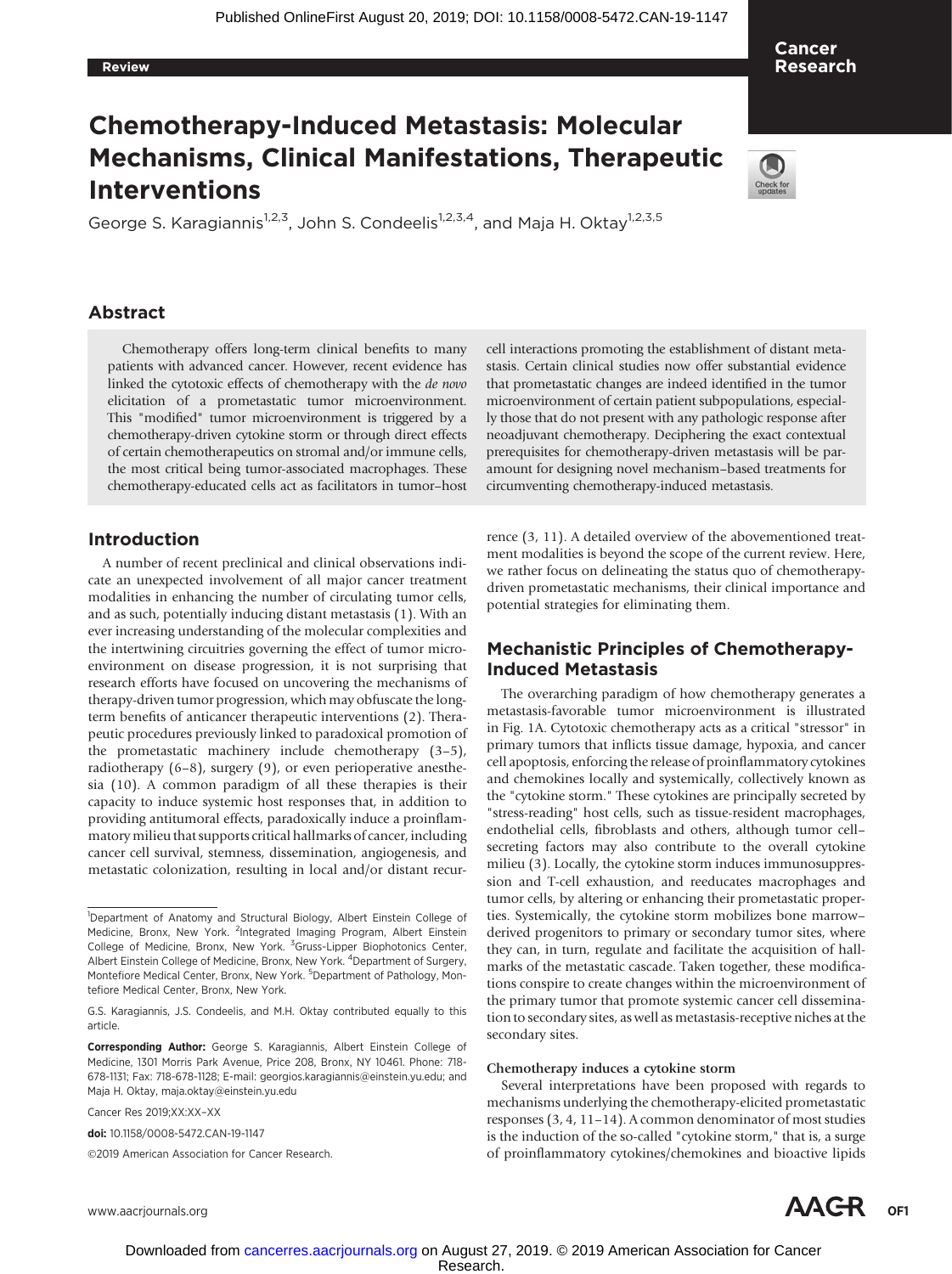

#### Figure 1.

Hallmarks of chemotherapy-induced metastasis. A, An illustrative model of chemotherapy-"naïve" (top) and -treated (bottom) tumor microenvironments, associated with the process of metastasis. Chemotherapy acts as a "cell stressor" that inflicts cytotoxic tissue damage and severe cancer cell apoptosis and hypoxia, resulting in the extensive release of proinflammatory cytokines and chemokines, collectively known as the "cytokine storm." The cytokine storm promotes metastasis through distinct mechanisms, including, but not limited to (i) immunosuppression and T-cell exhaustion, (ii) macrophage repolarization, (iii) tumor cell education into releasing prometastatic factors (exosomes and extracellular vesicles), (iv) mobilization of endothelial progenitors, contributing to tumor angiogenesis, and (v) recruitment of bone marrow-derived myeloid cells, including perivascular Tie2High macrophages assembling TMEM doorways (triad cells shown in green triangles), and Vegfr<sup>3High</sup> macrophages supporting tumor lymphangiogenesis. At the bottom, there is a legend showing all the different types of cells involved in chemotherapy-induced metastasis, as explained in the figure and the manuscript text. Illustration created by BioRender.com. B, Detailed illustration of TMEM doorway assembly and function in both chemotherapy-"naïve" and chemotherapy-treated primary tumors. TMEM doorway function is a two-step process. First, the TMEM tumor cell inserts a stable invadopodium between endothelial cells to define the site of vascular weakness and intravasation. Second, the TIE2 receptor on the TMEM macrophage has multiple stimulatory inputs, including Ang2 and integrin ligands, and controls VEGF production by the TMEM macrophage, resulting in VEGF-induced vascular permeability at the site of vascular weakness and intravasation defined by the TMEM tumor cell. C, High resolution 3D image projection of a TMEM doorway, prepared from intravital imaging of a mammary tumor in vivo, showing the three cell types stably bound together, located as points of a black triangle. The TMEM tumor cell invadopodium is inserted between two endothelial cells of the blood vessel to define the site of vascular weakness and intravasation.

OF2 Cancer Res; 2019 **Cancer Research** 2009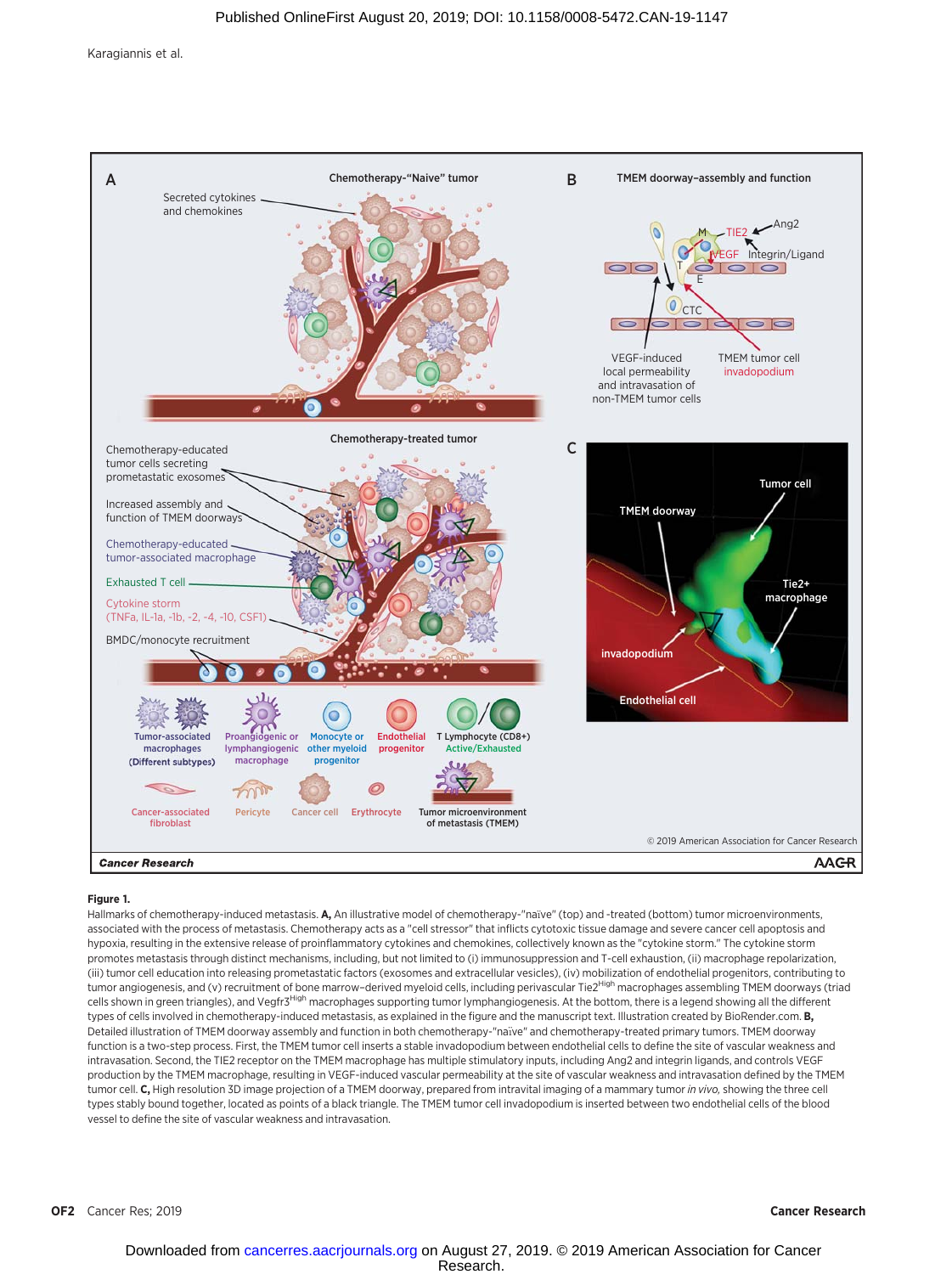secreted by chemotherapy-treated tumors (tumor and nontumor cells) and released locally in the primary tumor microenvironment and systemically into circulation, affecting bone marrow and lungs among other sites (12, 13, 15–20). Among the most prominent cytokines/chemokines included in this repertoire are factors, formerly demonstrated to regulate angiogenesis and metastasis, such as TNFa, granulocyte-colony stimulating factor (G-CSF), C-X-C motif chemokine ligand-12 (CXCL12), chemokine C-C motif ligand-2 (CCL2), and -4 (CCL4), and intercellular adhesion molecule-1 (ICAM1; ref. 15). Importantly, these factors have been independently or collectively linked to inflammation related to cancer progression and metastasis (21–26).

The emergence of the cytokine storm largely reflects to the combined direct and indirect results of cytotoxic tissue damage, elicited by administration of chemotherapy. For instance, Gartung and colleagues demonstrated that chemotherapy-generated debris can directly stimulate macrophages to initiate the tumorand metastasis-promoting cytokine surge, through inflammatory pathways, such as the COX-2, and the soluble epoxide hydrolase (sHE) pathways (15). Along the same lines, Chang and colleagues reported that chemotherapy-exacerbated metastasis is dependent on the presence of stress-inducible gene Atf3 in stromal cells (17). Atf3 is member of the ATF/CREB family of transcription factors (27, 28). Of note, the Atf3 gene is expressed at low or basal levels in normal cells, but its expression is significantly augmented by a wide variety of stress signals (28), and it binds to a large number of sites on the genome (29). As an intermediate/earlyresponse factor, ATF3 can encode transcription factors that regulate the expression of other transcription factor genes, resulting in a cascade of changes in the transcriptional milieu; not surprisingly then, these target genes encode for cytokines and chemokines, irrespective of the signals that induce it, suggesting that one coalescing function of ATF3 could be to modulate the cytokine storm that sets off the prometastatic tumor microenvironment (17, 27, 28).

Interestingly, a third group previously demonstrated that certain chemotherapeutics, such as the microtubule-stabilizing agent paclitaxel, can directly bind to and activate toll-like receptor-4 (TLR4), which is frequently overexpressed in the surface of breast cancer cells, besides that of innate immune cells, and by doing so, upregulates a variety of proinflammatory regulators, which promote lymphangiogenesis and distant metastasis (16, 30, 31). Of all known pattern recognition receptors belonging to the toll-like receptor family, TLR4 is among those recognizing the bacterial lipopolysaccharide (LPS) as the primary ligand (32). Interestingly, it has been shown that paclitaxel can engage TLR4 in an analogous fashion to the canonical agonist LPS, resulting in production and release of similar proinflammatory cytokines from macrophages and other cells (33–35). These observations bring forward a hypothesis that paclitaxel, in particular, may be capable of initiating the chemotherapy-induced cytokine storm by acting as an LPS-mimetic in TLR4-expressing tumors (13).

#### Chemotherapy mediates prometastatic (re)-education of the tumor microenvironment via the cytokine storm

Certain groups identified distinct modifications in the tumor microenvironment during chemotherapy treatment that are otherwise not seen in chemotherapy-"naïve" tumors, suggesting that the cytokine storm is capable of re-educating tumor and immune cells, by altering or even enhancing their well-reported functions. For instance, chemotherapy alters either the bioactivity or the polarization status of intratumoral macrophages toward an M2-like status (36–39) that supports tumor progression. Karagiannis and colleagues suggested that in certain mouse models of breast carcinoma (i.e., the MMTV-PyMT), chemotherapy does not necessarily foster a prominent increase in the burden of infiltrating, intratumoral macrophages, but it definitely enhances the density of peri-vascular prometastatic Tie2<sup>HIGH</sup> macrophage subpopulation, capable of assembling functional tumor microenvironment of metastasis (TMEM) doorways for tumor cell intravasation (40). In another study, Liu and colleagues showed that neoadjuvant chemotherapy modifies/educates TAMs into secreting higher levels of the chitinase-like protein YKL-39 (possibly as a result of chemotherapy-mediated release of TGFB and IL4 levels in the tumor microenvironment), which facilitates monocyte chemotaxis, angiogenesis, and distant metastasis in breast cancer (41). These studies collectively suggest a possible chemotherapy-driven repolarization of TAMs, cultivating an immunosuppressive, proangiogenic, and prometastatic blueprint in the tumor microenvironment.

It should not be surprising that the major cell type that undergoes such phenotypic modifications following chemotherapy is the macrophage, a cell type with incredible functional plasticity, as well as pleiotropic roles and interactions with other cell types under different physiologic and pathophysiologic contexts, including cancer (22, 42–46). Besides macrophages, endothelial cells have also been demonstrated to be reshaped following chemotherapy to adapt to and accommodate a novel prometastatic microenvironment. For example, Daenen and colleagues demonstrated that chemotherapy treatment increases VEGFR1 expression in lung endothelial cells, a phenotypic change that facilitates circulating tumor cell retention and interactions with the normal vasculature in the metastatic site (47). Interestingly, the authors additionally demonstrated that such VEGFR1 facilitated cancer cell retention and metastasis in the lung vasculature could be achieved through chemotherapy treatment in the absence of a primary tumor (47). Further analyses excluded the possibility that these VEGFR1-overexpressing endothelial cells were chemotherapy-mobilized VEGFR1-expressing hematopoietic cells from the bone marrow (47), which have also been documented to play a role in the induction of the premetastatic niche (48), clearly indicating that chemotherapy may elicit prometastatic responses in both primary and secondary microenvironments by in situ educating host cells interacting with tumor cells.

Besides macrophages and endothelial cells, mesenchymal cells and their progenitors may also undergo functional skewing to promote cancer cell development and progression upon chemotherapy. Through a recent study, Timaner and colleagues showed that mesenchymal stem cells (MSC), which frequently home along with tumor-initiating cancer cells in pancreatic adenocarcinomas, can be reeducated upon treatment with gemcitabine, to locally secrete C-X-C motif chemokine ligand-10 (CXCL10), to support and enrich the  $CXCR3$ <sup>+</sup> cancer stem cell compartment (49). In general, MSCs are known to support epithelialto-mesenchymal transition and cancer cell stemness (50, 51), thus observations that link their functional plasticity to the metastatic cascade during chemotherapy treatment warrant further investigations.

Chemotherapy may also reeducate tumor cells by altering and enhancing their prometastatic properties. In a profound study by Keklikoglou and colleagues, it was demonstrated that chemotherapy mediates bona fide production and release of prometastatic annexin-6 (ANXA6)-expressing exosomes, capable of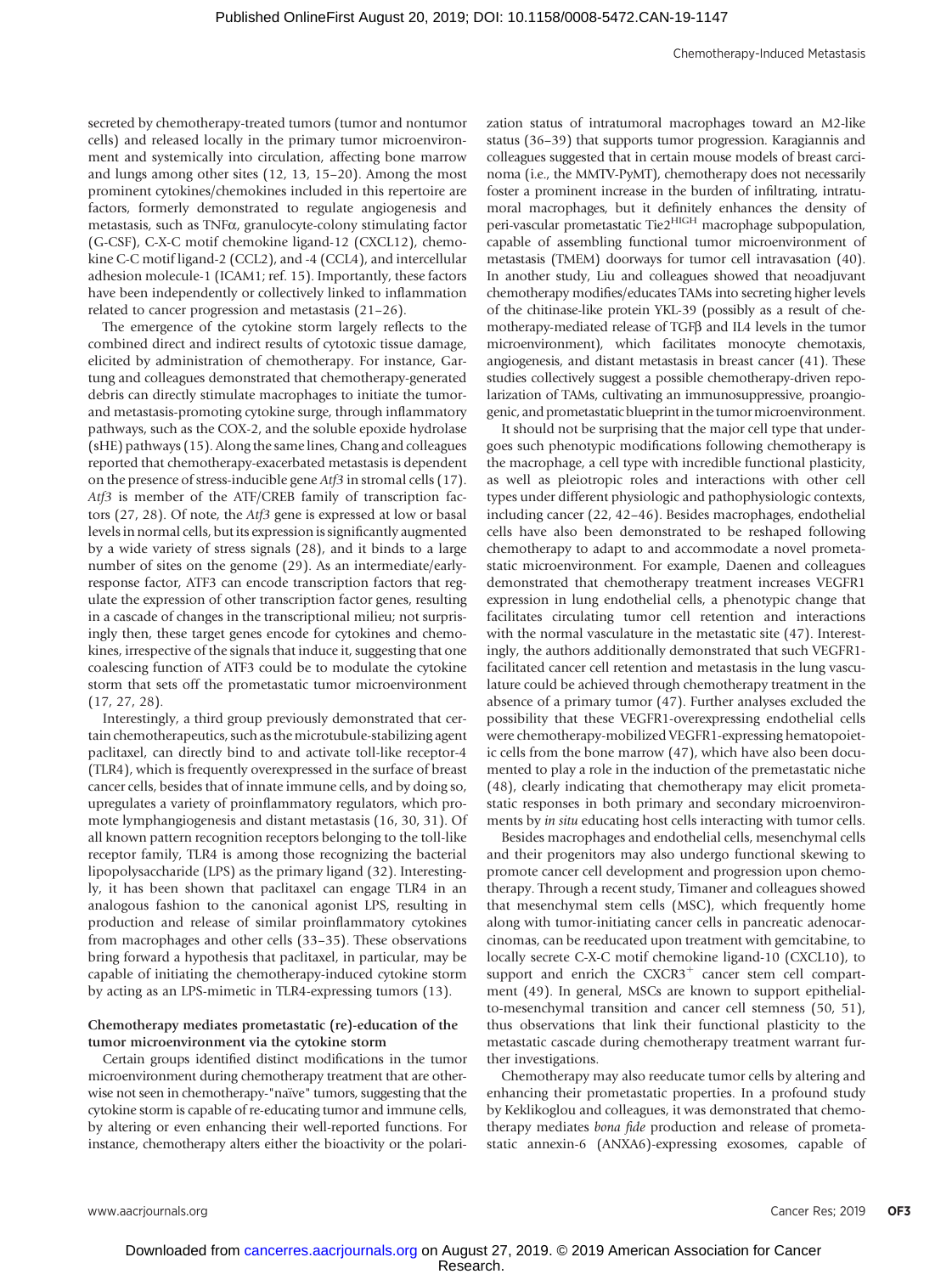Karagiannis et al.

interacting with endothelial cells in the premetastatic niche and initiating a proinflammatory cascade of events, leading up to the secretion of macrophage-specific chemotactic factors, such as CCL2 from endothelial cells (52). It has been previously demonstrated that CCL2 acts as the principal chemoattractant of Ly6C<sup>+</sup>CCR2<sup>+</sup> macrophages, which are quite notorious for promoting local immunosuppression and facilitating metastatic seeding and eventually cancer cell colonization (53, 54). In an older study, Fremder and colleagues similarly demonstrated that paclitaxel-treated mammary carcinoma cells could readily secrete tumor-derived microparticles with higher potential of recruiting bone marrow-derived progenitor cells (BMDC), supporting tumor angiogenesis and metastasis (55). Although, it has been well- and long-known that extracellular vesicles (and other microparticles) can support metastasis by inducing the homing of bone marrow–derived progenitors to tumor microenvironment (56–60), the studies by Keklikoglou and colleagues and Fremder and colleagues, have both uniquely demonstrated that chemotherapy can further enhance metastases by modulating the composition of tumor cell–secreted extracellular vesicles (52, 55).

#### Chemotherapy mediates the mobilization of metastasispromoting cells from the bone marrow via the cytokine storm

Regardless of the origin or the mechanisms via which the cytokine storm is induced upon treatment with chemotherapy, the most critical question is how it supports a tumor microenvironment that favors the metastatic process. Although many cellular meditators respond to the same chemotactic pathways, it has been suggested that, the main responders to the chemotherapy-driven cytokine storm are BMDCs of monocyte or endothelial origin (3, 11, 12, 18, 19, 42, 61, 62). Indeed, many chemotherapeutic agents can increase the abundance of myeloid cells in primary tumors, which obfuscates the overall efficacy of treatment (38, 63–68). As a consequence, the specific targeting, ablation or reprogramming of myeloid cells may significantly improve the efficacy of chemotherapy or even of other targeted therapies (69–72). Many studies have also reported the rapid mobilization of endothelial progenitors upon chemotherapy to the primary tumor microenvironment, which can eventually turn the angiogenic switch on and support tumor regrowth, thus eliminating the long-term beneficial effects of chemotherapy (18, 19, 61, 62). However, most of these studies focused, as their primary endpoint, on the ability of chemotherapy to regulate tumor growth and local relapse, but not metastatic dissemination. On the contrary, Gingis-Velitski and colleagues demonstrated that BMDCs claiming residence in paclitaxel-treated tumors can produce elevated levels of matrix metalloproteinase-9 (MMP9), which, in turn, enables epithelial-to-mesenchymal transition (EMT) and cancer cell invasion and dissemination in Lewis lung carcinoma (73). Interestingly, a similar phenotype was not recapitulated when tumors were treated with the nontaxane chemotherapeutic, gemcitabine (73), further suggesting that distinct drug categories stimulate the cytokine storm via disparate mechanisms.

Several groups have demonstrated that treatment with paclitaxel, or the combination of doxorubicin/cyclophosphamide, induces infiltration of Tie2<sup>HIGH</sup> macrophages in primary tumors, which eventually reside in the perivascular niche to regulate angiogenesis and metastasis (18, 40, 65). Although mostly notorious for their proangiogenic and immunosuppressive properties (65, 74–77), recent evidence shows that Tie2HIGH macrophages interact with tumor cells expressing the actin-regulatory protein Mammalian enabled (Mena), and an endothelial cell to form a stable three-cell complex that functions as a doorway for tumor cell entry into the blood. This doorway is called TMEM (Fig. 1B and C; refs. 78, 79). TMEM doorways are active sites of cancer cell dissemination in the tumor microenvironment, in both primary and metastatic tumors, as shown by intravital imaging (80, 81). The number of TMEM doorways present in primary tumor tissue is prognostic for metastatic recurrence in patients with breast cancer (82–84). Recently, it was shown that transendothelial migration by tumor cells at TMEM doorways is regulated via localized and transient release of VEGFA from the Tie2<sup>HIGH</sup> macrophage, disrupting endothelial cell adherens and tight junctions, and creating a passageway for the invasive/migratory tumor cells to enter the peripheral circulation (Fig. 1B; ref. 80). Pharmacologic suppression of TMEM function via Tie2 inhibition, or the conditional ablation of the Vegfa gene in the macrophage lineage, both result in inhibition of TMEMdependent cancer cell dissemination and significant reduction of circulating tumor cells (CTC; ref. 80). A principal prometastatic mechanism elicited by chemotherapy in breast cancer, is the induction of de novo TMEM assembly, as a result of increased Tie2<sup>HIGH</sup> macrophage levels, apparently the direct outcome of the chemotherapy-triggered cytokine storm attracting monocytes that mature into Tie $2^{HIGH}$  macrophages (17, 40, 85).

Besides the prominent mobilization of Tie2<sup>HIGH</sup> monocytes, previous evidence demonstrated that endothelial cell progenitors are also rapidly mobilized during chemotherapy treatment, and that they are mainly responsible for triggering an angiogenic microenvironment supporting tumor growth and local relapse (18, 19, 61). However, the recruitment of endothelial progenitors derived from immature myeloid cells plays a major role in rebuilding tumor-associated lymphatic and blood vessels, promoting lymphatic and hematogenous metastasis, respectively (13). In addition, the tumor neovasculature is often characterized by a branching morphology (86, 87), and it has been previously observed by intravital imaging studies that blood vessel branching points represent the preferable spots for TMEM assembly and TMEM-dependent cancer cell intravasation (80, 88–90). Therefore, the rapid mobilization/ recruitment of endothelial progenitors in the primary tumor microenvironment following treatment with cytotoxic chemotherapy cannot only be viewed as a proangiogenic, but also as a prometastatic response.

Besides triggering the hematogenous route of metastasis, it has also been proposed that chemotherapy stimulates lymphatic metastasis, via the recruitment of a lymphangiogenic macrophage subtype, expressing the VEGFR3 (20). Indeed, tumor cells disseminating via lymphatics from the primary tumor to regional lymph nodes can first lodge and subsequently metastasize (hematogenously) to tertiary/peripheral sites (91–93). Macrophages have been previously shown to promote lymphangiogenesis under various contexts (94, 95). Indeed, Alishekevitz and colleagues demonstrated that infiltration of  $VEGFR3<sup>+</sup>$  macrophages in the primary tumor microenvironment following treatment with paclitaxel results in the induction of new lymphatic vessel formation via the VEGFR3/VEGFC axis (20). In particular, the prolymphangiogenic activities of VEGFR $^+$  macrophages are dependent on the secretion of cathepsins and the cathepsin-dependent cleavage of latent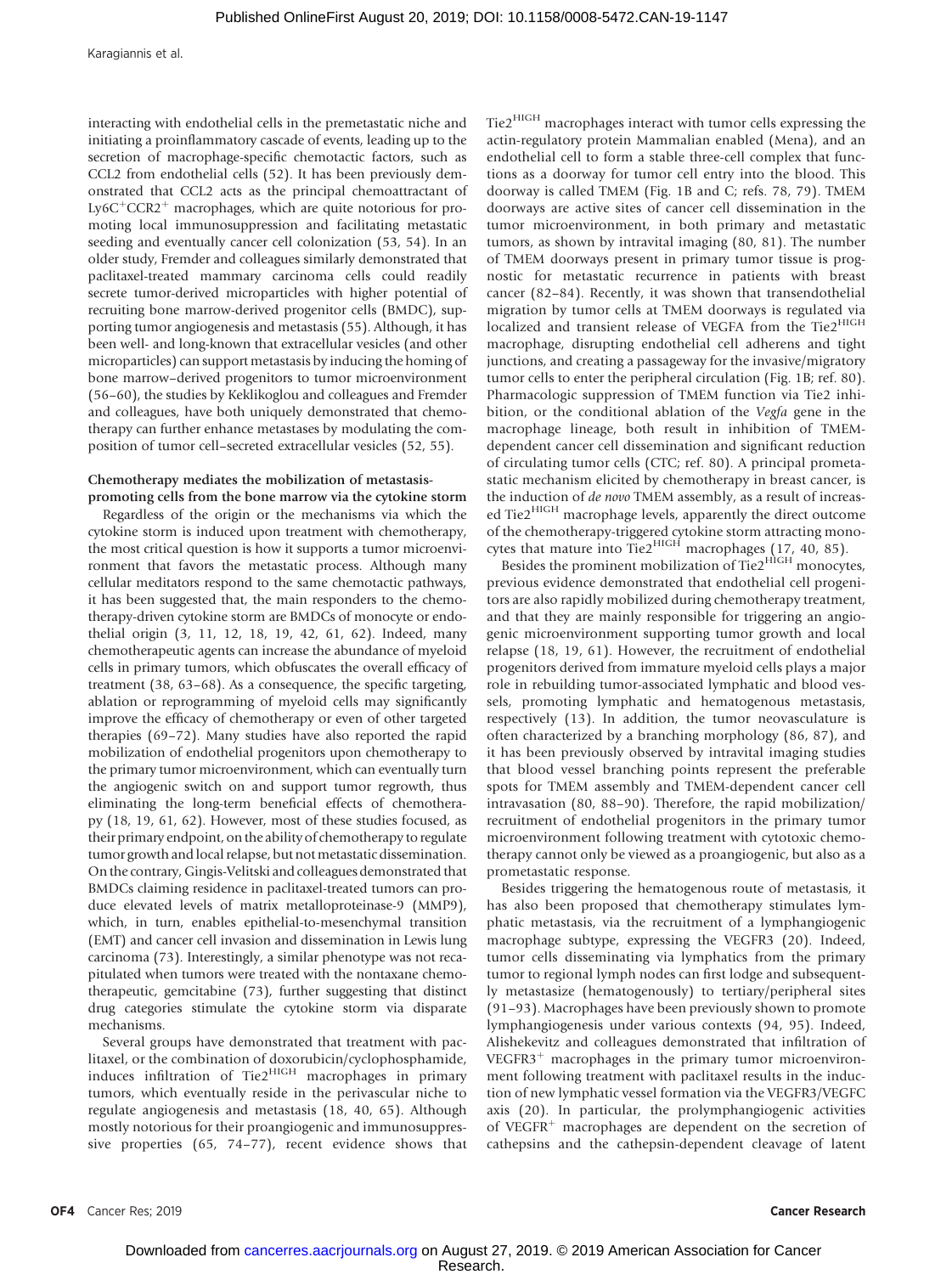heparanase into its active form, leading to the increased availability of VEGFC (20). In most solid carcinomas, functional lymphatic vessels are located in the periphery of tumors and in adjacent normal tissues, and they likely serve as primary channels for seeding of metastases into the draining lymph nodes (91, 96–99). Interestingly, the described VEGFR3/ VEGFC interactions upon chemotherapy lead to the development of lymphatic neovasculature inside the breast cancer parenchyma (20), and as such, the functionality and metastatic capacity of these chemotherapy-induced intratumoral lymphatics remains to be further explored.

Although research on this field has mostly focused on macrophage and endothelial cell progenitors as outlined above, the contributions of the overall tumor microenvironment and the complicated paracrine signaling conversations with other stromal cells should not be neglected in the context of chemotherapydriven metastasis. In an exemplary study by Acharyya and colleagues (2012), the authors unraveled a complicated paracrine network supporting tumor cell survival in primary and metastatic sites, which involves cancer, myeloid, endothelial, and other stromal cells (100). Tumor cell–secreted CXCL1 attracts  $Cd11b<sup>+</sup>Gr1<sup>+</sup>$  myeloid cells into the tumor, which, in turn, support tumor cell growth and metastasis (100). Interestingly, chemotherapeutic drugs trigger a parallel stromal reaction in endothelial and other stromal cells, which results in NFkBdependent secretion of TNFa, a pleiotropic cytokine that further heightens CXCL1 production by tumor cells, exacerbating the paracrine network loop and supporting a tumor- and metastasispromoting microenvironment (100).

# Therapeutic Interventions to Eliminate/ Suppress Chemotherapy-Induced **Metastasis**

Preoperative (neoadjuvant) chemotherapy provides long-term clinical benefits to certain patients, especially those whose primary tumor fully regresses before surgery (101–107). Although the therapeutic benefits of chemotherapy may be hindered by tumor-promoting host responses induced by cytotoxic drugs (3, 11), as described in this review, there are hardly many alternatives in clinical practice. Thus, the current challenge is to identify and propose novel approaches of maximizing the clinical benefits derived from chemotherapy, while simultaneously restricting the side-effects that limit its maximal efficacy.

#### Low-dose metronomic chemotherapy

LDM refers to the administration of low doses of a chemotherapeutic drug (compared with the conventional dose) on a frequent or continuous schedule with no extended interruptions (108–111). Although it was initially proposed that LDM chemotherapy exclusively exerts its antitumor effects by targeting tumor angiogenesis (112–114), recent evidence has underscored that LDM chemotherapy cultivates a tumor microenvironment that impairs tumor growth, modulates the activities of certain subtypes of immune and inflammatory cells, and induces dormancy on tumor cells (111, 115, 116). Although little progress has been made in directly comparing LDM chemotherapy and standard or MTD chemotherapy regimens with regards to the induction of the cytokine storm and the associated prometastatic effects described above, there are strong indications that LDM chemotherapy may induce a less metastasis-favorable tumor microenvironment. For example, Chan and colleagues has demonstrated that although both LDM and MTD chemotherapy can equally kill a fraction of tumor cells, MTD chemotherapy may additionally induce persistent STAT1 and NFkB activation in cancer-associated fibroblasts (CAF), eventually leading to the expression and secretion of chemokines signaling through CXCR2 on cancer cells, further exacerbating cancer progression (116). Interestingly, LDM chemotherapy, using the exact same chemotherapeutics did not provoke any tumor- and metastasis-favorable stromal responses in this context (116).

LDM chemotherapy can systemically downregulate angiogenesis and therefore not only suppress local tumor relapse, but also distant tumor cell dissemination (117). For instance, Bertolini and colleagues demonstrated that MTD cyclophosphamide increased the number of circulating endothelial progenitors in the blood of lymphoma-bearing mice, while the equivalent LDM regimen suppressed their levels for the entire duration of treatment (118). As already explained, tumor endothelial cells and endothelial cell progenitors, besides being proangiogenic, have significant prometastatic properties (119–122), further indicating that LDM regimens have a direct antiangiogenic and an indirect antimetastatic effect.

Furthermore, it has been reported that LDM chemotherapy results in significant local activation and release of prominent inhibitors of the angiogenic switch, such as thrombospondin-1 (TSP1; ref. 123). Of note, a seminal study by Ghajar and colleagues (2013) suggested that TSP1 is a critical perivascular niche factor that promotes breast cancer cell quiescence and dormancy, thus suppressing the progression of metastatic disease (124), further implying that LDM chemotherapy-induced TSP1 functions as a prominent antimetastatic signature in the tumor microenvironment. Along the same lines, LDM chemotherapy has been shown to cause the decrease of proangiogenic factors, such as VEGF and platelet-derived growth factor-BB (PDGF-BB; ref. 125). PDGF-BB, depending on the context, may also have prometastatic properties. For instance, Hsu and colleagues has recently demonstrated that CXCL17-mediated chemotaxis of myeloid-derived suppressor cells (MDSC) facilitates angiogenesis and breast cancer cell colonization of the lung via the aberrant secretion of PDGF-BB in the lung microenvironment (126). In aggregate, the aforementioned observations postulate that the antiangiogenic effects of LDM chemotherapy are linked to circumvention of the chemotherapy-induced prometastatic mechanism, although more studies are needed to confirm the efficiency of this therapeutic strategy.

### Targeted antimetastatic approaches

Nowadays, targeted treatment strategies using smallmolecule inhibitors are at the frontier of cancer therapeutics, mainly due to their small size that allows them to pass through the plasma membrane and interact with their intracellular targets (127). Small-molecule inhibitors, including, but not limited to small-molecule kinase inhibitors, extracellular protease inhibitors, and proteasome inhibitors, have been previously used to target mediators of multiple hallmarks of cancer, including dissemination and metastasis (127, 128). In the context of chemotherapy-mediated metastasis, counteracting the prometastatic properties of chemotherapy-recruited macrophages and BMDCs using small-molecule inhibitors has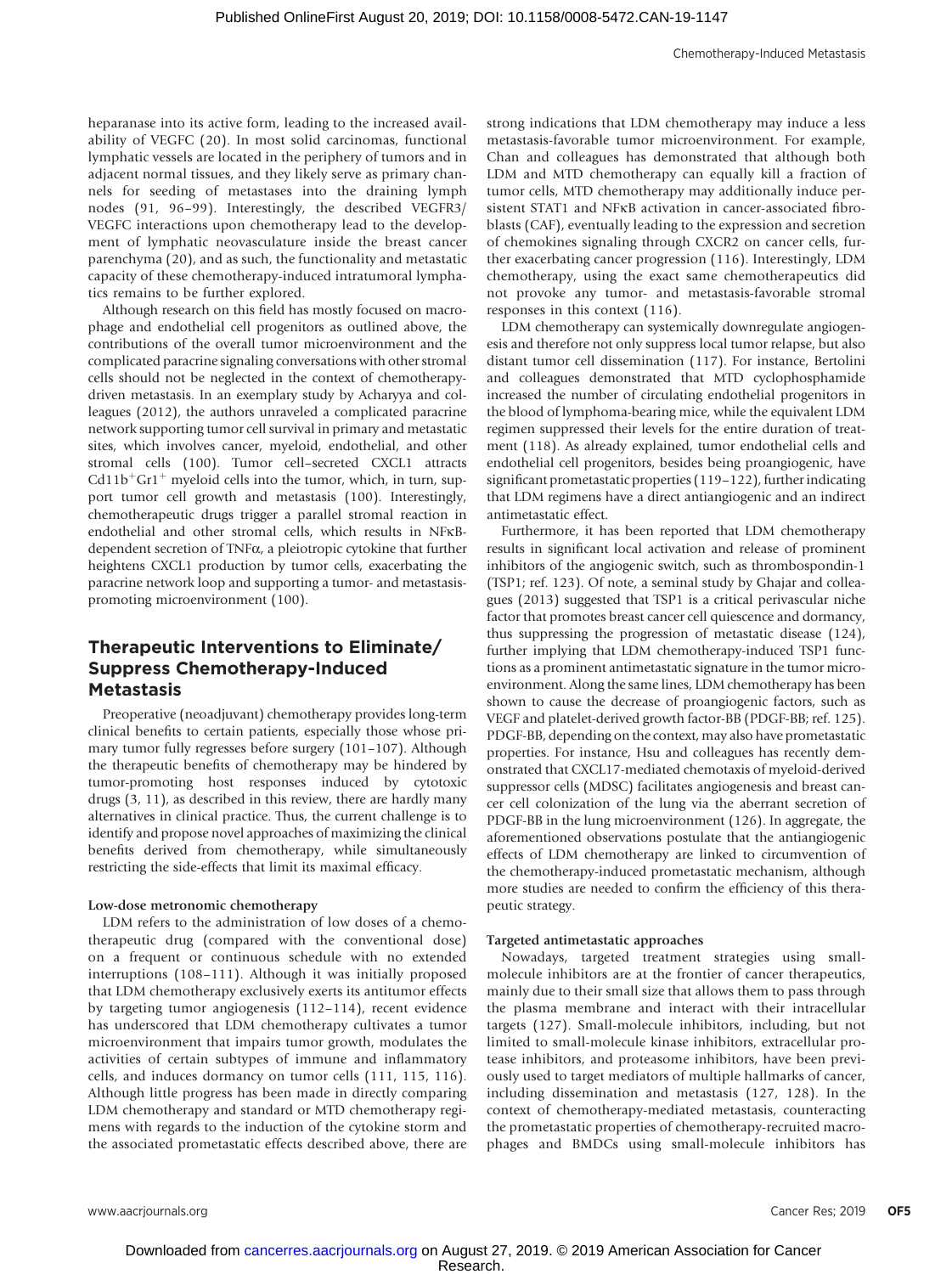been documented to enhance the long-term clinical benefits of preoperative chemotherapy, as well as to improve clinical outcome of metastatic disease. In preclinical models of breast carcinoma for instance, targeted disruption of Tie $2^+$  macrophage function using pharmacologic Tie2 inhibition significantly improves survival, by suppressing TMEM-mediated vascular permeability and its associated cancer cell intravasation, even in the context of increased TMEM assembly during paclitaxel treatment (40, 129). Along the same lines, inhibition of MMP9 along with chemotherapy suppresses chemotherapydriven invasion, EMT, and metastatic dissemination, as mediated by MMP9-producing BMDCs (73). Furthermore, pharmacologic strategies of eliminating prometastatic functions of  $CCR2<sup>+</sup>$  macrophages, especially critical in secondary sites, also disrupt the establishment and progression of metastatic colonization (53, 54, 130).

Although TAMs are known to be involved in a broad spectrum of cancer hallmarks, their prometastatic potential appears to also be, in part, due to their immunosuppressive functions in the primary and secondary tumor microenvironment (42, 64, 70, 131–133). These immunosuppressive functions typically include the secretion of suppressive cytokines, such as IL10 and TGFb, or the expression of ligands for immune checkpoint receptors, such as programmed death ligand 1 (PDL1), eventually leading to T-cell dysfunction and exhaustion (134–137). Therefore, in addition to disrupting the macrophage-dependent prometastatic responses, the targeting of TAMs would also enhance the therapeutic efficacy of chemotherapy, by additionally restoring T-cell functions (130, 138). In a prominent example, Salvagno and colleagues demonstrated that CSF1R blockade in a poorly immunogenic transgenic mouse model of breast cancer stimulates intratumoral type I IFN signaling, which significantly enhances the anticancer efficacy of platinum-based chemotherapy (139). Whether chemotherapydriven metastasis would be totally rescinded by eliminating the immunosuppressive tumor microenvironment remains to be properly investigated and elucidated in the future.

Besides macrophages, targeting the mesenchymal stem cells supporting the cancer stem cell niche may also be an efficient strategy for eliminating MSC-driven tumor progression during chemotherapy treatment. For instance, based on the previously established CXCL10-CXCR3 paracrine loop between MSCs and CSCs during chemotherapy, Timaner and colleagues proposed that nanovesicles derived from MSC membranes loaded with an CXCR3 antagonist were able to produce enhanced therapeutic outcomes in a pancreatic tumor model receiving gemcitabine (49). Although this study specifically investigated the local relapse and regrowth of the tumors (49), it is now well-known that metastatic stem cells are responsible for seeding distant metastases, and are supported by the stem cell niche in the primary tumor microenvironment (140). Collectively the aforementioned studies all suggest that the pharmacologic pursuit of the cellular mediators of chemotherapy-driven metastasis, whether those are prometastatic macrophages, mesenchymal stem cells, or others may be a prominent strategy for complementing currently established chemotherapy regimens.

Alternative targeted approaches would be to disrupt/suppress central mediators of the cytokine storm and proinflammatory mediators critical for the metastatic cascade (16, 17). However, it should always be kept in mind that chemokines/cytokines are generally compensatory to each other in their phenotypic responses (21, 25, 141, 142), a circumstance that often makes their individual contributions in the dynamic interplay within the tumor microenvironment quite redundant. Even so, a thorough understanding of the molecular prerequisites for chemotherapyinduced metastasis may render such approaches efficient in certain contexts; for instance, Shaked and colleagues demonstrated that a neutralizing antibody against CXCL12 efficiently prevents the rapid mobilization of endothelial progenitors with proangiogenic and prometastatic functions in primary tumors, following chemotherapy treatment (61). Other researchers have proposed the targeted inhibition of central hubs of inflammation, such as the COX2/sHE pathway (15), or the stress response pathway ATF3 (17), both alleviated the protumoral and prometastatic effects of chemotherapy.

# The Clinical Importance of Chemotherapy-Induced Metastasis

Besides evidence from preclinical animal models of cancer, several groups have documented the increase of prometastatic features in patients receiving preoperative chemotherapy, also known as neoadjuvant chemotherapy (NAC), regardless of drug categories used. For instance, Karagiannis and colleagues investigated the assembly of TMEM doorways and Mena<sup>INV</sup> expression in a cohort of 20 patients with  $ER<sup>+</sup>$  breast cancer who had residual disease after NAC, and found a significant increase in both TMEM and Mena<sup>INV</sup> post-NAC treatment with doxorubicin/cyclophosphamide plus paclitaxel (40). Furthermore, Keklikoglou and colleagues demonstrated that extracellular vesicles, capable of nurturing a  $CCR2<sup>+</sup>$  macrophage–dependent prometastatic niche, were significantly increased in the blood of patients with breast cancer receiving doxorubicin/cyclophosphamide and paclitaxel in a neoadjuvant setting (52). Notably, in the patients who achieved partial or complete pathologic response following NAC, the concentration levels of the prometastatic extracellular vesicles in the posttreatment samples reverted back to the levels of the pretreatment samples (52), further suggesting that chemotherapy-induced metastasis may only reflect to a certain subgroup of patients who do not respond well to NAC treatment.

The aforementioned studies shed light on a long-seen clinical problem, in which NAC-treated patients with residual disease have an increased risk of developing distant metastasis compared with patients with pathologic complete response (pCR; ref. 143). Because patients who achieve pCR upon NAC typically derive full clinical benefit from NAC treatment, it is critically important to predict who the responders are so that they are offered NAC treatment (101–107). However, consistent with prior clinical observations (143), patients who respond with prominent prometastatic changes upon NAC treatment likewise need to be identified (40, 52), and the exact characteristics of these patients need to be explored. Along these lines, a recent study by Pastoriza and colleagues in a large breast cancer patient cohort treated with NAC demonstrated that black patients have worse distant recurrence-free survival (DRFS) compared with white patients (144), suggesting that racial features define patient subpopulations at risk of developing chemotherapy-driven prometastatic changes. Underlying this racial difference might be the density of Tie2<sup>+</sup> macrophages (145), and microvascular density in the tumor microenvironment (146), both higher in blacks compared with whites, raising the possibility that worse DRFS post-NAC in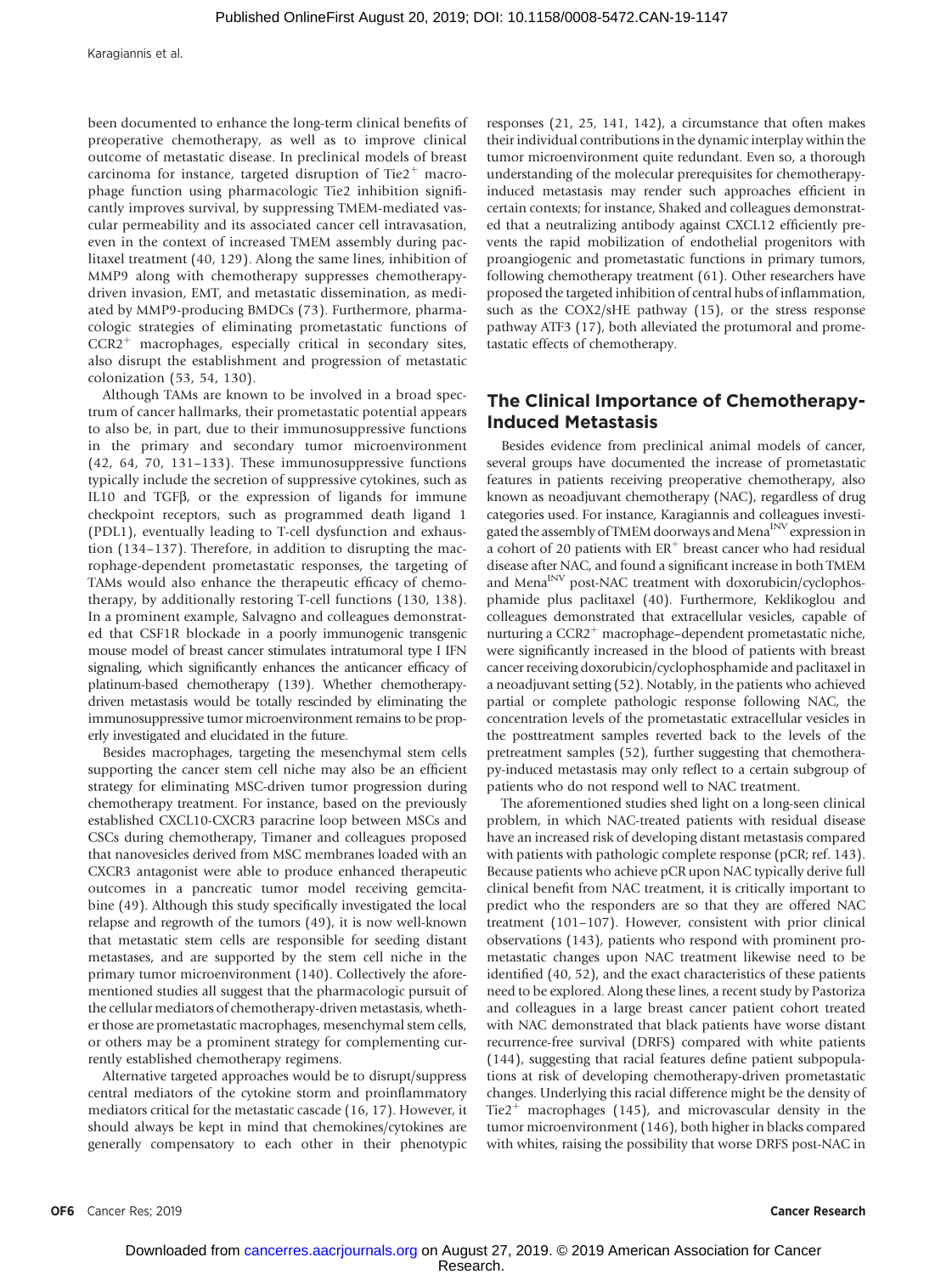blacks compared with whites may be the consequence of higher TMEM activity (144). However, further studies, including modern high-throughput (-omics) approaches, are required to identify the exact patient subpopulations at risk, in the context of chemotherapy-induced metastasis.

It has also been discussed that chemotherapy increases the efficiency of metastasis, by directly influencing the premetastatic niche (47, 147). This observation suggests that even in the adjuvant (AC) setting, the clinical benefits of chemotherapy may be hindered by modifications in the tumor microenvironment. This may be true because after the surgical removal of the primary tumor, the already disseminated tumor cells could develop metastatic disease, which may be facilitated from chemotherapymediated prometastatic events, irrespective of primary tumor effects (47, 147). Indeed, the clinical and preclinical data discussed in this review may help explain why a direct comparison of metastasis-free survival between patients receiving NAC and AC does not show significant difference (101). AC and NAC can both elicit prometastatic responses, albeit via different molecular mechanisms. Therefore, the aforementioned data support the notion that counteracting (or circumventing) the chemotherapy-driven prometastatic changes may improve the clinical outcome in both AC- and NAC-treated patients.

# Conclusion

The main challenge remains to weigh the benefit versus detriment of all cancer treatment modalities, including chemotherapy. Chemotherapy is a frontier therapy, essential for cancer control, but unfortunately, it may present with negative consequences in some patients. Overall, more clinical studies are needed to con-

#### References

- 1. Martin OA, Anderson RL, Narayan K, MacManus MP. Does the mobilization of circulating tumour cells during cancer therapy cause metastasis? Nat Rev Clin Oncol 2017;14:32–44.
- 2. Martin OA, Anderson RL. Editorial: Therapy-induced metastasis. Clin Exp Metastasis 2018;35:219–21.
- 3. Karagiannis GS, Condeelis JS, Oktay MH. Chemotherapy-induced metastasis: mechanisms and translational opportunities. Clin Exp Metastasis 2018;35:269–84.
- 4. Karagiannis GS, Condeelis JS, Oktay MH. Chemotherapy-induced metastasis in breast cancer. Oncotarget 2017;8:110733–4.
- 5. Wu YJ, Muldoon LL, Dickey DT, Lewin SJ, Varallyay CG, Neuwelt EA. Cyclophosphamide enhances human tumor growth in nude rat xenografted tumor models. Neoplasia 2009;11:187–95.
- 6. Blyth BJ, Cole AJ, MacManus MP, Martin OA. Radiation therapy-induced metastasis: radiobiology and clinical implications. Clin Exp Metastasis 2018;35:223–36.
- 7. Mason J, Blyth B, MacManus MP, Martin OA. Treatment for non-small-cell lung cancer and circulating tumor cells. Lung Cancer Manag 2017;6: 129–39.
- 8. Ratajczak MZ, Jadczyk T, Schneider G, Kakar SS, Kucia M. Induction of a tumor-metastasis-receptive microenvironment as an unwanted and underestimated side effect of treatment by chemotherapy or radiotherapy. J Ovarian Res 2013;6:95.
- 9. Alieva M, van Rheenen J, Broekman MLD. Potential impact of invasive surgical procedures on primary tumor growth and metastasis. Clin Exp Metastasis 2018;35:319–31.
- 10. Dubowitz JA, Sloan EK, Riedel BJ. Implicating anaesthesia and the perioperative period in cancer recurrence and metastasis. Clin Exp Metastasis 2018;35:347–58.
- 11. Shaked Y. Balancing efficacy of and host immune responses to cancer therapy: the yin and yang effects. Nat Rev Clin Oncol 2016;13:611–26.

firm a causative link between the prometastatic responses of chemotherapy and development of metastatic disease in patients with cancer and to develop biomarkers to distinguish patients who would derive the most benefit from chemotherapy from those who would not. Prospective studies are not available at this point, because the phenotype has only been recently recognized at the molecular and cellular level, and prospective studies in breast and other solid cancers typically require long follow-up of patients, which may reach a decade or more. These studies, however, will be paramount for evaluating the current therapeutic approaches in the management of cancer, and possibly recommending alternative ones, as has been discussed in the current review. Furthermore, a clear mechanistic understanding of how chemotherapy is able to assist in tumor cell escape and metastasis will enable more efficient therapeutic strategies to minimize these side-effects and improve patient outcomes.

#### Disclosure of Potential Conflicts of Interest

No potential conflicts of interest were disclosed.

#### Acknowledgments

This work was supported by the National Cancer Institute (NCI) at the NIH (grant numbers CA216248 and CA100324), and by the Gruss Lipper Biophotonics Center and its Integrated Imaging Program at the Albert Einstein College of Medicine.

The costs of publication of this article were defrayed in part by the payment of page charges. This article must therefore be hereby marked advertisement in accordance with 18 U.S.C. Section 1734 solely to indicate this fact.

Received April 11, 2019; revised May 20, 2019; accepted June 13, 2019; published first August 20, 2019.

- 12. Middleton JD, Stover DG, Hai T. Chemotherapy-exacerbated breast cancer metastasis: a paradox explainable by dysregulated adaptiveresponse. Int J Mol Sci 2018;19:pii: E3333.
- 13. Ran S. The Role of TLR4 in Chemotherapy-Driven Metastasis. Cancer Res 2015;75:2405–10.
- 14. Nobre AR, Entenberg D, Wang Y, Condeelis J, Aguirre-Ghiso JA. The different routes to metastasis via hypoxia-regulated programs. Trends Cell Biol 2018;28:941–56.
- 15. Gartung A, Yang J, Sukhatme VP, Bielenberg DR, Fernandes D, Chang J, et al. Suppression of chemotherapy-induced cytokine/lipid mediator surge and ovarian cancer by a dual COX-2/sEH inhibitor. Proc Natl Acad Sci U S A 2019;116:1698–703.
- 16. Volk-Draper L, Hall K, Griggs C, Rajput S, Kohio P, DeNardo D, et al. Paclitaxel therapy promotes breast cancer metastasis in a TLR4-dependent manner. Cancer Res 2014;74:5421–34.
- 17. Chang YS, Jalgaonkar SP, Middleton JD, Hai T. Stress-inducible gene Atf3 in the noncancer host cells contributes to chemotherapy-exacerbated breast cancer metastasis. Proc Natl Acad Sci U S A 2017;114:E7159–E68.
- 18. Roodhart JM, He H, Daenen LG, Monvoisin A, Barber CL, van Amersfoort M, et al. Notch1 regulates angio-supportive bone marrow-derived cells in mice: relevance to chemoresistance. Blood 2013;122:143–53.
- 19. Roodhart JM, Langenberg MH, Vermaat JS, Lolkema MP, Baars A, Giles RH, et al. Late release of circulating endothelial cells and endothelial progenitor cells after chemotherapy predicts response and survival in cancer patients. Neoplasia 2010;12:87–94.
- 20. Alishekevitz D, Gingis-Velitski S, Kaidar-Person O, Gutter-Kapon L, Scherer SD, Raviv Z, et al. Macrophage-induced lymphangiogenesis and metastasis following paclitaxel chemotherapy Is regulated by VEGFR3. Cell Rep 2016;17:1344–56.
- 21. Coussens LM, Werb Z. Inflammation and cancer. Nature 2002;420: 860–7.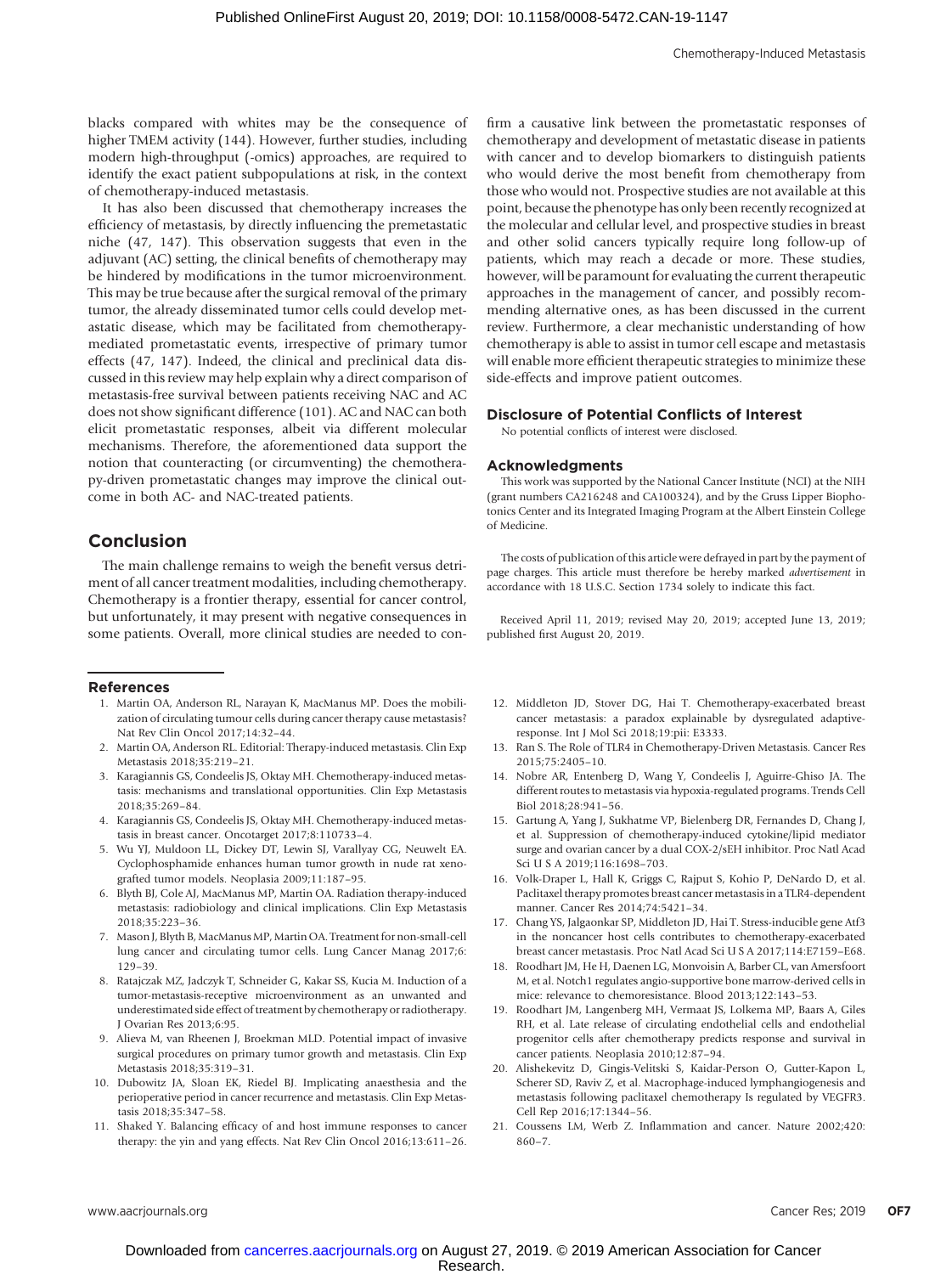- 22. Galdiero MR, Marone G, Mantovani A. Cancer inflammation and cytokines. Cold Spring Harb Perspect Biol 2018;10:a028662. doi: 10.1101/ cshperspect.a028662.
- 23. Mantovani A, Allavena P, Sica A, Balkwill F. Cancer-related inflammation. Nature 2008;454:436–44.
- 24. Grivennikov SI, Greten FR, Karin M. Immunity, inflammation, and cancer. Cell 2010;140:883–99.
- 25. Balkwill F, Mantovani A. Inflammation and cancer: back to Virchow? Lancet 2001;357:539–45.
- 26. Hanahan D, Weinberg RA. Hallmarks of cancer: the next generation. Cell 2011;144:646–74.
- 27. Hai T, Hartman MG. The molecular biology and nomenclature of the activating transcription factor/cAMP responsive element binding family of transcription factors: activating transcription factor proteins and homeostasis. Gene 2001;273:1–11.
- 28. Hai T, Wolfgang CD, Marsee DK, Allen AE, Sivaprasad U. ATF3 and stress responses. Gene Expr 1999;7:321–35.
- 29. Zhao J, Li X, Guo M, Yu J, Yan C. The common stress responsive transcription factor ATF3 binds genomic sites enriched with p300 and H3K27ac for transcriptional regulation. BMC Genomics 2016;17:335.
- 30. Volk-Draper LD, Hall KL, Wilber AC, Ran S. Lymphatic endothelial progenitors originate from plastic myeloid cells activated by toll-like receptor-4. PLoS One 2017;12:e0179257.
- 31. Rajput S, Volk-Draper LD, Ran S. TLR4 is a novel determinant of the response to paclitaxel in breast cancer. Mol Cancer Ther 2013;12: 1676–87.
- 32. Beutler B. TLR4 as the mammalian endotoxin sensor. Curr Top Microbiol Immunol 2002;270:109–20.
- 33. Byrd-Leifer CA, Block EF, Takeda K, Akira S, Ding A. The role of MyD88 and TLR4 in the LPS-mimetic activity of Taxol. Eur J Immunol 2001;31: 2448–57.
- 34. O'Brien JM Jr, Wewers MD, Moore SA, Allen JN. Taxol and colchicine increase LPS-induced pro-IL-1 beta production, but do not increase IL-1 beta secretion. A role for microtubules in the regulation of IL-1 beta production. J Immunol 1995;154:4113–22.
- 35. Zaks-Zilberman M, Zaks TZ, Vogel SN. Induction of proinflammatory and chemokine genes by lipopolysaccharide and paclitaxel (Taxol) in murine and human breast cancer cell lines. Cytokine 2001;15:156–65.
- 36. Bruchard M, Ghiringhelli F. [Impact of chemotherapies on immunosuppression and discovery of new therapeutic targets]. Bull Cancer 2014;101: 605–7.
- 37. Ruffell B, Coussens LM.Macrophages and therapeutic resistance in cancer. Cancer Cell 2015;27:462–72.
- 38. DeNardo DG, Brennan DJ, Rexhepaj E, Ruffell B, Shiao SL, Madden SF, et al. Leukocyte complexity predicts breast cancer survival and functionally regulates response to chemotherapy. Cancer Discov 2011;1:54–67.
- 39. Voloshin T, Alishekevitz D, Kaneti L, Miller V, Isakov E, Kaplanov I, et al. Blocking IL1beta pathway following paclitaxel chemotherapy slightly inhibits primary tumor growth but promotes spontaneous metastasis. Mol Cancer Ther 2015;14:1385–94.
- 40. Karagiannis GS, Pastoriza JM, Wang Y, Harney AS, Entenberg D, Pignatelli J, et al. Neoadjuvant chemotherapy induces breast cancer metastasis through a TMEM-mediated mechanism. Sci Transl Med 2017;9:pii: eaan0026.
- 41. Liu T, Larionova I, Litviakov N, Riabov V, Zavyalova M, Tsyganov M, et al. Tumor-associated macrophages in human breast cancer produce new monocyte attracting and pro-angiogenic factor YKL-39 indicative for increased metastasis after neoadjuvant chemotherapy. Oncoimmunology 2018;7:e1436922.
- 42. Sanchez LR, Borriello L, Entenberg D, Condeelis JS, Oktay MH, Karagiannis GS. The emerging roles of macrophages in cancer metastasis and response to chemotherapy. J Leukoc Biol 2019 Feb 5 [Epub ahead of print].
- 43. Mantovani A, Biswas SK, Galdiero MR, Sica A, Locati M. Macrophage plasticity and polarization in tissue repair and remodelling. J Pathol 2013; 229:176–85.
- 44. Galdiero MR, Bonavita E, Barajon I, Garlanda C, Mantovani A, Jaillon S. Tumor associated macrophages and neutrophils in cancer. Immunobiology 2013;218:1402–10.
- 45. Sica A, Mantovani A. Macrophage plasticity and polarization: in vivo veritas. J Clin Invest 2012;122:787–95.
- 46. Mantovani A, Sica A, Sozzani S, Allavena P, Vecchi A, Locati M. The chemokine system in diverse forms of macrophage activation and polarization. Trends Immunol 2004;25:677–86.
- 47. Daenen LG, Roodhart JM, van Amersfoort M, Dehnad M, Roessingh W, Ulfman LH, et al. Chemotherapy enhances metastasis formation via VEGFR-1-expressing endothelial cells. Cancer Res 2011;71: 6976–85.
- 48. Kaplan RN, Riba RD, Zacharoulis S, Bramley AH, Vincent L, Costa C, et al. VEGFR1-positive haematopoietic bone marrow progenitors initiate the pre-metastatic niche. Nature 2005;438:820–7.
- 49. Timaner M, Letko-Khait N, Kotsofruk R, Benguigui M, Beyar-Katz O, Rachman-Tzemah C, et al. Therapy-educated mesenchymal stem cells enrich for tumor-initiating cells. Cancer Res 2018;78:1253–65.
- 50. Ridge SM, Sullivan FJ, Glynn SA. Mesenchymal stem cells: key players in cancer progression. Mol Cancer 2017;16:31.
- 51. Melzer C, von der Ohe J, Lehnert H, Ungefroren H, Hass R. Cancer stem cell niche models and contribution by mesenchymal stroma/stem cells. Mol Cancer 2017;16:28.
- 52. Keklikoglou I, Cianciaruso C, Guc E, Squadrito ML, Spring LM, Tazzyman S, et al. Chemotherapy elicits pro-metastatic extracellular vesicles in breast cancer models. Nat Cell Biol 2019;21:190–202.
- 53. Kitamura T, Qian BZ, Soong D, Cassetta L, Noy R, Sugano G, et al. CCL2 induced chemokine cascade promotes breast cancer metastasis by enhancing retention of metastasis-associated macrophages. J Exp Med 2015;212:1043–59.
- 54. Qian BZ, Li J, Zhang H, Kitamura T, Zhang J, Campion LR, et al. CCL2 recruits inflammatory monocytes to facilitate breast-tumour metastasis. Nature 2011;475:222–5.
- 55. Fremder E, Munster M, Aharon A, Miller V, Gingis-Velitski S, Voloshin T, et al. Tumor-derived microparticles induce bone marrow-derived cell mobilization and tumor homing: a process regulated by osteopontin. Int J Cancer 2014;135:270–81.
- 56. Becker A, Thakur BK, Weiss JM, Kim HS, Peinado H, Lyden D. Extracellular vesicles in cancer: cell-to-cell mediators of metastasis. Cancer Cell 2016; 30:836–48.
- 57. Costa-Silva B, Aiello NM, Ocean AJ, Singh S, Zhang H, Thakur BK, et al. Pancreatic cancer exosomes initiate pre-metastatic niche formation in the liver. Nat Cell Biol 2015;17:816–26.
- 58. Hoshino A, Costa-Silva B, Shen TL, Rodrigues G, Hashimoto A, Tesic Mark M, et al. Tumour exosome integrins determine organotropic metastasis. Nature 2015;527:329–35
- 59. Peinado H, Aleckovic M, Lavotshkin S, Matei I, Costa-Silva B, Moreno-Bueno G, et al. Melanoma exosomes educate bone marrow progenitor cells toward a pro-metastatic phenotype through MET. Nat Med 2012;18: 883–91.
- 60. Voloshin T, Fremder E, Shaked Y. Small but mighty: microparticles as mediators of tumor progression. Cancer Microenviron 2014;7:11–21.
- 61. Shaked Y, Henke E, Roodhart JM, Mancuso P, Langenberg MH, Colleoni M, et al. Rapid chemotherapy-induced acute endothelial progenitor cell mobilization: implications for antiangiogenic drugs as chemosensitizing agents. Cancer Cell 2008;14:263–73.
- 62. Shaked Y, Ciarrocchi A, Franco M, Lee CR, Man S, Cheung AM, et al. Therapy-induced acute recruitment of circulating endothelial progenitor cells to tumors. Science 2006;313:1785–7.
- 63. Nakasone ES, Askautrud HA, Kees T, Park JH, Plaks V, Ewald AJ, et al. Imaging tumor-stroma interactions during chemotherapy reveals contributions of the microenvironment to resistance. Cancer Cell 2012;21: 488–503.
- 64. Ding ZC, Lu X, Yu M, Lemos H, Huang L, Chandler P, et al. Immunosuppressive myeloid cells induced by chemotherapy attenuate antitumor CD4+T-cell responses through the PD-1-PD-L1 axis. Cancer Res 2014;74: 3441–53.
- 65. Hughes R, Qian BZ, Rowan C, Muthana M, Keklikoglou I, Olson OC, et al. Perivascular M2 macrophages stimulate tumor relapse after chemotherapy. Cancer Res 2015;75:3479–91.
- 66. Ruffell B, Chang-Strachan D, Chan V, Rosenbusch A, Ho CM, Pryer N, et al. Macrophage IL-10 blocks CD8+ T cell-dependent responses to chemotherapy by suppressing IL-12 expression in intratumoral dendritic cells. Cancer Cell 2014;26:623–37.
- 67. Weizman N, Krelin Y, Shabtay-Orbach A, Amit M, Binenbaum Y, Wong RJ, et al. Macrophages mediate gemcitabine resistance of pancreatic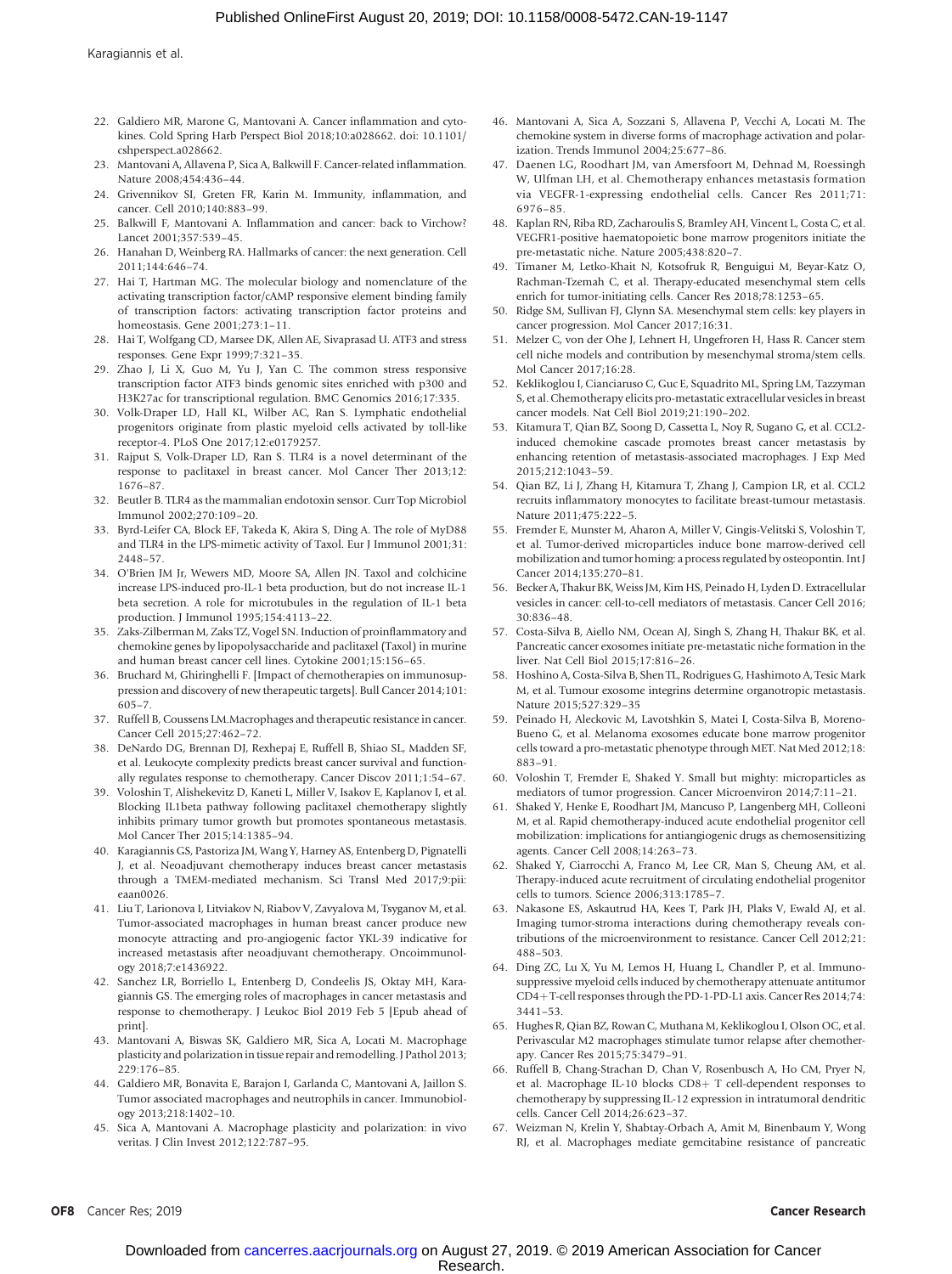adenocarcinoma by upregulating cytidine deaminase. Oncogene 2014; 33:3812–9.

- 68. Jinushi M, Chiba S, Yoshiyama H, Masutomi K, Kinoshita I, Dosaka-Akita H, et al. Tumor-associated macrophages regulate tumorigenicity and anticancer drug responses of cancer stem/initiating cells. Proc Natl Acad Sci U S A 2011;108:12425–30.
- 69. Paulus P, Stanley ER, Schafer R, Abraham D, Aharinejad S. Colonystimulating factor-1 antibody reverses chemoresistance in human MCF-7 breast cancer xenografts. Cancer Res 2006;66:4349–56.
- 70. De Palma M, Lewis CE. Macrophage regulation of tumor responses to anticancer therapies. Cancer Cell 2013;23:277–86.
- 71. Mitchem JB, Brennan DJ, Knolhoff BL, Belt BA, Zhu Y, Sanford DE, et al. Targeting tumor-infiltrating macrophages decreases tumor-initiating cells, relieves immunosuppression, and improves chemotherapeutic responses. Cancer Res 2013;73:1128–41.
- 72. Guerriero JL, Sotayo A, Ponichtera HE, Castrillon JA, Pourzia AL, Schad S, et al. Class IIa HDAC inhibition reduces breast tumours and metastases through anti-tumour macrophages. Nature 2017;543:428–32.
- 73. Gingis-Velitski S, Loven D, Benayoun L, Munster M, Bril R, Voloshin T, et al. Host response to short-term, single-agent chemotherapy induces matrix metalloproteinase-9 expression and accelerates metastasis in mice. Cancer Res 2011;71:6986–96.
- 74. Squadrito ML, De Palma M. Macrophage regulation of tumor angiogenesis: implications for cancer therapy. Mol Aspects Med 2011;32:123–45.
- 75. De Palma M, Murdoch C, Venneri MA, Naldini L, Lewis CE. Tie2-expressing monocytes: regulation of tumor angiogenesis and therapeutic implications. Trends Immunol 2007;28:519–24.
- 76. Lewis CE, De Palma M, Naldini L. Tie2-expressing monocytes and tumor angiogenesis: regulation by hypoxia and angiopoietin-2. Cancer Res 2007;67:8429–32.
- 77. Riabov V, Gudima A, Wang N, Mickley A, Orekhov A, Kzhyshkowska J. Role of tumor associated macrophages in tumor angiogenesis and lymphangiogenesis. Front Physiol 2014;5:75.
- 78. Eddy RJ, Weidmann MD, Sharma VP, Condeelis JS. Tumor cell invadopodia: invasive protrusions that orchestrate metastasis. Trends Cell Biol 2017;27:595–607.
- 79. Karagiannis GS, Goswami S, Jones JG, Oktay MH, Condeelis JS. Signatures of breast cancer metastasis at a glance. J Cell Sci 2016;129:1751–8.
- 80. Harney AS, Arwert EN, Entenberg D, Wang Y, Guo P, Qian BZ, et al. Realtime imaging reveals local, transient vascular permeability, and tumor cell intravasation stimulated by TIE2hi macrophage-derived VEGFA. Cancer Discov 2015;5:932–43.
- 81. Entenberg D, Voiculescu S, Guo P, Borriello L, Wang Y, Karagiannis GS, et al. A permanent window for the murine lung enables high-resolution imaging of cancer metastasis. Nat Methods 2018;15:73–80.
- 82. Rohan TE, Xue X, Lin HM, D'Alfonso TM, Ginter PS, Oktay MH, et al. Tumor microenvironment of metastasis and risk of distant metastasis of breast cancer. J Natl Cancer Inst 2014;106:pii: dju136.
- 83. Robinson BD, Sica GL, Liu YF, Rohan TE, Gertler FB, Condeelis JS, et al. Tumor microenvironment of metastasis in human breast carcinoma: a potential prognostic marker linked to hematogenous dissemination. Clin Cancer Res 2009;15:2433–41.
- 84. Sparano JA, Gray R, Oktay MH, Entenberg D, Rohan T, Xue X, et al. A metastasis biomarker (MetaSite Breast Score) is associated with distant recurrence in hormone receptor-positive, HER2-negative early-stage breast cancer. NPJ Breast Cancer 2017;3:42.
- 85. Arwert EN, Harney AS, Entenberg D, Wang Y, Sahai E, Pollard JW, et al. A unidirectional transition from migratory to perivascular macrophage is required for tumor cell intravasation. Cell Rep 2018;23:1239–48.
- 86. Carmeliet P, Jain R.Angiogenesis in cancer and other diseases. Nature 2000;407:249–57.
- 87. Folkman J.Role of angiogenesis in tumor growth and metastasis. Semin Oncol 2002;29:15–8.
- 88. Wang W, Goswami S, Sahai E, Wyckoff JB, Segall JE, Condeelis JS. Tumor cells caught in the act of invading: their strategy for enhanced cell motility. Trends Cell Biol 2005;15:138–45.
- 89. Kedrin D, Gligorijevic B, Wyckoff J, Verkhusha VV, Condeelis J, Segall JE, et al. Intravital imaging of metastatic behavior through a mammary imaging window. Nat Methods 2008;5:1019–21.
- 90. Patsialou A, Wang Y, Pignatelli J, Chen X, Entenberg D, Oktay M, et al. Autocrine CSF1R signaling mediates switching between invasion and

proliferation downstream of TGFbeta in claudin-low breast tumor cells. Oncogene 2015;34:2721–31.

- 91. Padera TP, Kadambi A, di Tomaso E, Carreira CM, Brown EB, Boucher Y, et al. Lymphatic metastasis in the absence of functional intratumor lymphatics. Science 2002;296:1883–6.
- 92. Pereira ER, Kedrin D, Seano G, Gautier O, Meijer EFJ, Jones D, et al. Lymph node metastases can invade local blood vessels, exit the node, and colonize distant organs in mice. Science 2018;359:1403–7.
- 93. Stacker SA, Achen MG, Jussila L, Baldwin ME, Alitalo K. Lymphangiogenesis and cancer metastasis. Nat Rev Cancer 2002;2:573–83.
- 94. Watari K, Shibata T, Kawahara A, Sata K, Nabeshima H, Shinoda A, et al. Tumor-derived interleukin-1 promotes lymphangiogenesis and lymph node metastasis through M2-type macrophages. PLoS One 2014;9: e99568.
- 95. Jung JI, Cho HJ, Jung YJ, Kwon SH, Her S, Choi SS, et al. High-fat dietinduced obesity increases lymphangiogenesis and lymph node metastasis in the B16F10 melanoma allograft model: roles of adipocytes and M2 macrophages. Int J Cancer 2015;136:258–70.
- 96. Podgrabinska S, Skobe M.Role of lymphatic vasculature in regional and distant metastases. Microvasc Res 2014;95:46–52.
- 97. Tammela T, Alitalo K. Lymphangiogenesis: Molecular mechanisms and future promise. Cell 2010;140:460–76.
- 98. Leu AJ, Berk DA, Lymboussaki A, Alitalo K, Jain RK. Absence of functional lymphatics within a murine sarcoma: a molecular and functional evaluation. Cancer Res 2000;60:4324–7.
- 99. Helmlinger G, Netti PA, Lichtenbeld HC, Melder RJ, Jain RK. Solid stress inhibits the growth of multicellular tumor spheroids. Nat Biotechnol 1997;15:778–83.
- 100. Acharyya S, Oskarsson T, Vanharanta S, Malladi S, Kim J, Morris PG, et al. A CXCL1 paracrine network links cancer chemoresistance and metastasis. Cell 2012;150:165–78.
- 101. Rastogi P, Anderson SJ, Bear HD, Geyer CE, Kahlenberg MS, Robidoux A, et al. Preoperative chemotherapy: updates of National Surgical Adjuvant Breast and Bowel Project Protocols B-18 and B-27. J Clin Oncol 2008;26: 778–85.
- 102. DeMichele A, Yee D, Esserman L. Mechanisms of resistance to neoadjuvant chemotherapy in breast cancer. N Engl J Med 2017;377: 2287–9.
- 103. DeMichele A, Yee D, Paoloni M, Berry D, Esserman LJ, Investigators IS. Neoadjuvant as future for drug development in breast cancer–response. Clin Cancer Res 2016;22:269.
- 104. Spring L, Greenup R, Niemierko A, Schapira L, Haddad S, Jimenez R, et al. Pathologic Complete Response After Neoadjuvant Chemotherapy and Long-Term Outcomes Among Young Women With Breast Cancer. J Natl Compr Canc Netw 2017;15:1216–23.
- 105. Gampenrieder SP, Rinnerthaler G, Greil R. Neoadjuvant chemotherapy and targeted therapy in breast cancer: past, present, and future. J Oncol 2013;2013:732047.
- 106. DeMichele A, Yee D, Berry DA, Albain KS, Benz CC, Boughey J, et al. The neoadjuvant model is still the future for drug development in breast cancer. Clinical Cancer Res 2015;21:2911–5.
- 107. Fisher ER, Wang J, Bryant J, Fisher B, Mamounas E, Wolmark N. Pathobiology of preoperative chemotherapy: findings from the National Surgical Adjuvant Breast and Bowel (NSABP) protocol B-18. Cancer 2002;95: 681–95.
- 108. Loven D, Hasnis E, Bertolini F, Shaked Y. Low-dose metronomic chemotherapy: from past experience to new paradigms in the treatment of cancer. Drug Discov Today 2013;18:193–201.
- 109. Andre N, Carre M, Pasquier E. Metronomics: towards personalized chemotherapy? Nat Rev Clin Oncol 2014;11:413–31.
- 110. Andre N, Pasquier E, Kamen B. Can targeted therapy be successful without metronomic scheduling? Curr Top Med Chem 2012;12:1639–42.
- 111. Pasquier E, Kavallaris M, Andre N. Metronomic chemotherapy: new rationale for new directions. Nat Rev Clin Oncol 2010;7:455–65.
- 112. Hanahan D, Bergers G, Bergsland E. Less is more, regularly: metronomic dosing of cytotoxic drugs can target tumor angiogenesis in mice. J Clin Invest 2000;105:1045–7.
- 113. Klement G, Baruchel S, Rak J, Man S, Clark K, Hicklin DJ, et al. Continuous low-dose therapy with vinblastine and VEGF receptor-2 antibody induces sustained tumor regression without overt toxicity. J Clin Invest 2000;105: R15–24.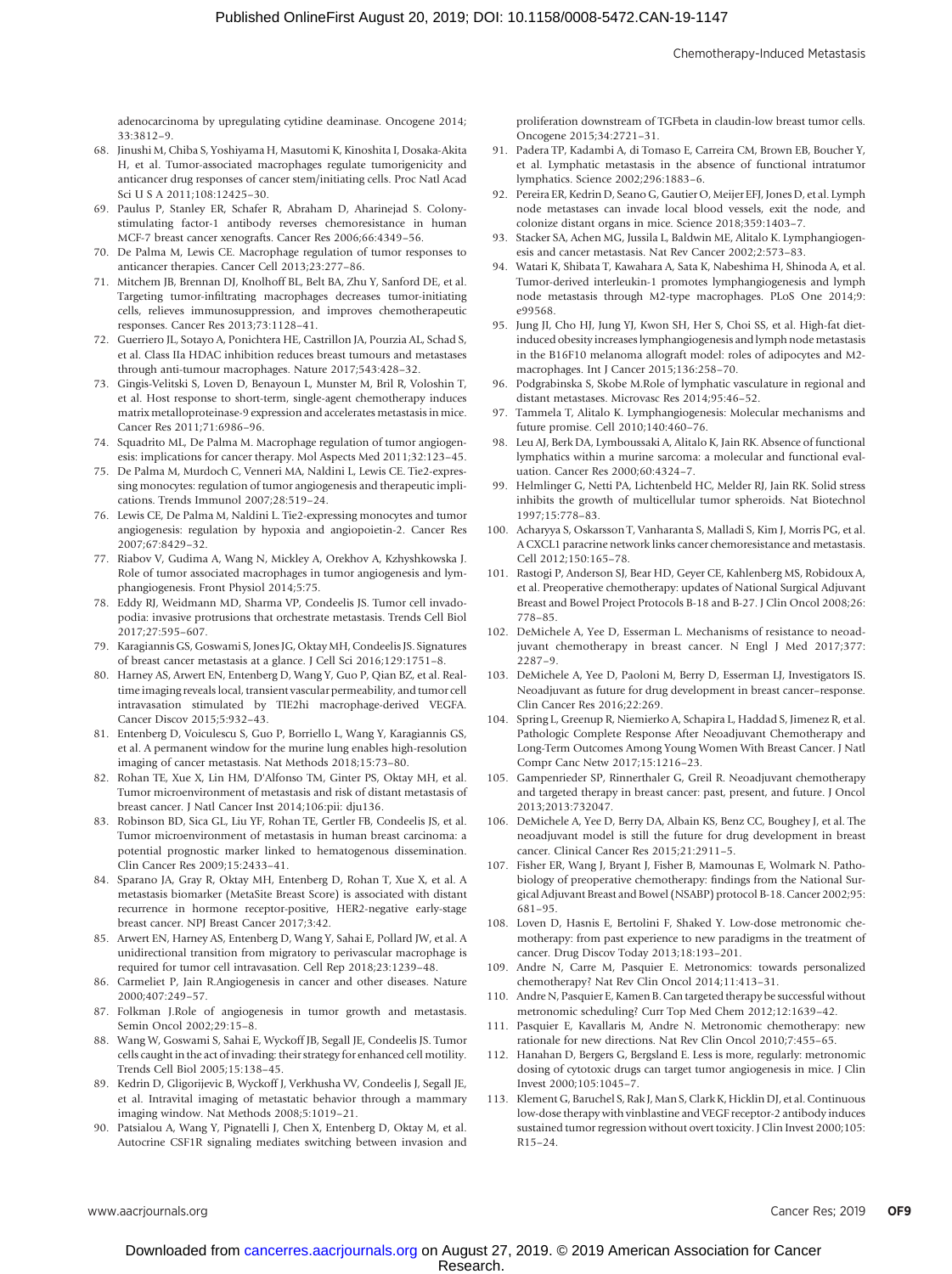- 114. Browder T, Butterfield CE, Kraling BM, Shi B, Marshall B, O'Reilly MS, et al. Antiangiogenic scheduling of chemotherapy improves efficacy against experimental drug-resistant cancer. Cancer Res 2000;60:1878–86.
- 115. Ge Y, Domschke C, Stoiber N, Schott S, Heil J, Rom J, et al. Metronomic cyclophosphamide treatment in metastasized breast cancer patients: immunological effects and clinical outcome. Cancer Immunol Immunother 2012;61:353–62.
- 116. Chan TS, Hsu CC, Pai VC, Liao WY, Huang SS, Tan KT, et al. Metronomic chemotherapy prevents therapy-induced stromal activation and induction of tumor-initiating cells. J Exp Med 2016;213:2967–88.
- 117. Shaked Y, Emmenegger U, Man S, Cervi D, Bertolini F, Ben-David Y, et al. Optimal biologic dose of metronomic chemotherapy regimens is associated with maximum antiangiogenic activity. Blood 2005;106:3058–61.
- 118. Bertolini F, Paul S, Mancuso P, Monestiroli S, Gobbi A, Shaked Y, et al. Maximum tolerable dose and low-dose metronomic chemotherapy have opposite effects on the mobilization and viability of circulating endothelial progenitor cells. Cancer Res 2003;63:4342–6.
- 119. Maishi N, Hida K. Tumor endothelial cells accelerate tumor metastasis. Cancer Sci 2017;108:1921–6.
- 120. Hida K, Maishi N, Annan DA, Hida Y. Contribution of tumor endothelial cells in cancer progression. Int J Mol Sci 2018;19:pii: E1272.
- 121. Jin DK, Shido K, Kopp HG, Petit I, Shmelkov SV, Young LM, et al. Cytokine-mediated deployment of SDF-1 induces revascularization through recruitment of CXCR4+ hemangiocytes. Nat Med 2006;12: 557–67.
- 122. Bertolini F, Shaked Y, Mancuso P, Kerbel RS. The multifaceted circulating endothelial cell in cancer: towards marker and target identification. Nat Rev Cancer 2006;6:835–45.
- 123. Bocci G, Francia G, Man S, Lawler J, Kerbel RS. Thrombospondin 1, a mediator of the antiangiogenic effects of low-dose metronomic chemotherapy. Proc Natl Acad Sci U S A 2003;100:12917–22.
- 124. Ghajar CM, Peinado H, Mori H, Matei IR, Evason KJ, Brazier H, et al. The perivascular niche regulates breast tumour dormancy. Nat Cell Biol 2013; 15:807–17.
- 125. Loven D, Be'ery E, Yerushalmi R, Koren C, Sulkes A, Lavi I, et al. Daily lowdose/continuous capecitabine combined with neo-adjuvant irradiation reduces VEGF and PDGF-BB levels in rectal carcinoma patients. Acta Oncol 2008;47:104–9.
- 126. Hsu YL, Yen MC, Chang WA, Tsai PH, Pan YC, Liao SH, et al. CXCL17 derived  $CD11b(+)$ Gr-1(+) myeloid-derived suppressor cells contribute to lung metastasis of breast cancer through platelet-derived growth factor-BB. Breast Cancer Res 2019;21:23.
- 127. Imai K, Takaoka A.Comparing antibody and small-molecule therapies for cancer. Nat Rev Cancer 2006;6:714–27.
- 128. Arora A, Scholar EM.Role of tyrosine kinase inhibitors in cancer therapy. J Pharmacol Exp Ther 2005;315:971–9.
- 129. Harney AS, Karagiannis GS, Pignatelli J, Smith BD, Kadioglu E, Wise SC, et al. The selective Tie2 inhibitor rebastinib blocks recruitment and function of Tie2(Hi) macrophages in breast cancer and pancreatic neuroendocrine tumors. Mol Cancer Ther 2017;16:2486–501.
- 130. Yao W, Ba Q, Li X, Li H, Zhang S, Yuan Y, et al. A natural CCR2 antagonist relieves tumor-associated macrophage-mediated immunosuppression to produce a therapeutic effect for liver cancer. EBioMedicine 2017;22: 58–67.
- 131. Kumar V, Patel S, Tcyganov E, Gabrilovich DI. The nature of myeloidderived suppressor cells in the tumor microenvironment. Trends Immunol 2016;37:208–20.
- 132. Marigo I, Dolcetti L, Serafini P, Zanovello P, Bronte V. Tumor-induced tolerance and immune suppression by myeloid derived suppressor cells. Immunol Rev 2008;222:162–79.
- 133. Gajewski TF, Meng Y, Harlin H. Immune suppression in the tumor microenvironment. J Immunother 2006;29:233–40.
- Thommen DS, Schumacher TN. T cell dysfunction in cancer. Cancer Cell 2018;33:547–62.
- 135. Zarour HM. Reversing T-cell dysfunction and exhaustion in cancer. Clin Cancer Res 2016;22:1856–64.
- 136. Speiser DE, Ho PC, Verdeil G. Regulatory circuits of T cell function in cancer. Nat Rev Immunol 2016;16:599–611.
- 137. Fridman WH, Pages F, Sautes-Fridman C, Galon J. The immune contexture in human tumours: impact on clinical outcome. Nat Rev Cancer 2012;12:298–306.
- 138. Lao L, Fan S, Song E. Tumor associated macrophages as therapeutic targets for breast cancer. Adv Exp Med Biol 2017;1026:331–70.
- 139. Salvagno C, Ciampricotti M, Tuit S, Hau CS, van Weverwijk A, Coffelt SB, et al. Therapeutic targeting of macrophages enhances chemotherapy efficacy by unleashing type I interferon response. Nat Cell Biol 2019; 21:511–21.
- 140. Oskarsson T, Batlle E, Massague J. Metastatic stem cells: sources, niches, and vital pathways. Cell Stem Cell 2014;14:306–21.
- 141. Balkwill F.Cancer and the chemokine network. Nat Rev Cancer 2004;4: 540–50.
- 142. Lu H, Ouyang W, Huang C. Inflammation, a key event in cancer development. Mol Cancer Res 2006;4:221–33.
- 143. Symmans WF, Peintinger F, Hatzis C, Rajan R, Kuerer H, Valero V, et al. Measurement of residual breast cancer burden to predict survival after neoadjuvant chemotherapy. J Clin Oncol 2007;25:4414–22.
- 144. Pastoriza JM, Karagiannis GS, Lin J, Lanjewar S, Entenberg D, Condeelis JS, et al. Black race and distant recurrence after neoadjuvant or adjuvant chemotherapy in breast cancer. Clin Exp Metastasis 2018;35:613–23.
- 145. Koru-Sengul T, Santander AM, Miao F, Sanchez LG, Jorda M, Gluck S, et al. Breast cancers from black women exhibit higher numbers of immunosuppressive macrophages with proliferative activity and of crown-like structures associated with lower survival compared to non-black Latinas and Caucasians. Breast Cancer Res Treat 2016;158:113–26.
- 146. Martin DN, Boersma BJ, Yi M, Reimers M, Howe TM, Yfantis HG, et al. Differences in the tumor microenvironment between African-American and European-American breast cancer patients. PLoS One 2009;4:e4531.
- 147. Daenen LG, Houthuijzen JM, Cirkel GA, Roodhart JM, Shaked Y, Voest EE. Treatment-induced host-mediated mechanisms reducing the efficacy of antitumor therapies. Oncogene 2014;33:1341–7.